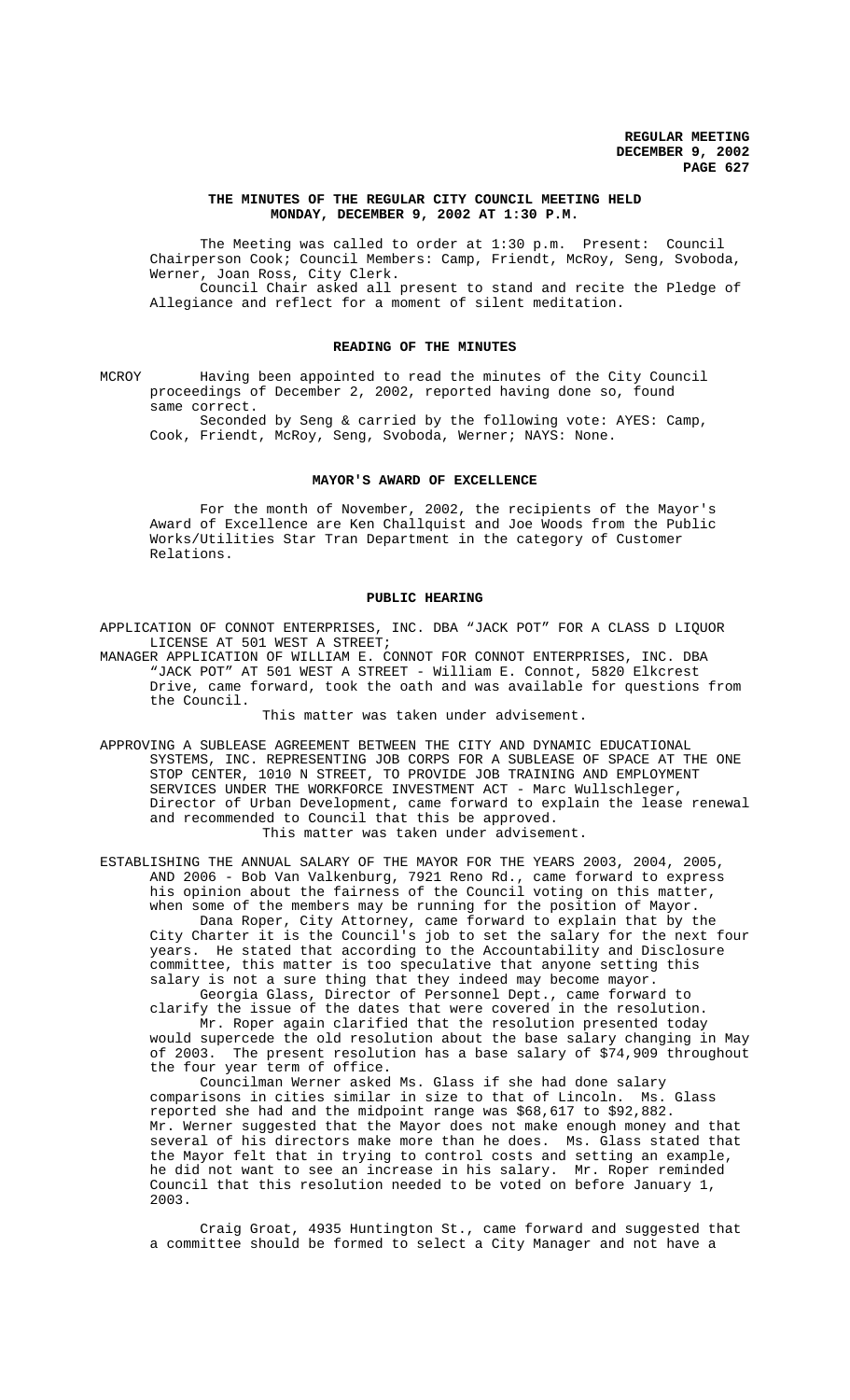paid Mayoral position.

Danny Walker, 437 E St., came forward in opposition to an increase in the Mayor's salary. Council Chair Cook explained to Mr. Walker that the resolution before Council today would set the salary for the next Mayor, whoever that may be.

This matter was taken under advisement.

APPOINTING KELLY "K.B." TURNER, PH.D. TO THE CITIZEN POLICE ADVISORY BOARD FOR A THREE-YEAR TERM EXPIRING NOVEMBER 17, 2005 - Bob Van Valkenburg, 7921 Reno Rd., came forward to suggest that the people that are appointed for these various committees should come before Council and be available for questions. Councilwoman McRoy explained that the credentials of each candidate are given to the Council in advance and it would not be professional to ask these people to appear for their appointments. Councilman Friendt added that these are citizen who are serving voluntarily and the public has directed the City Council, by electing them as officials, to make such decisions. Council Chair Cook stated that the information regarding each appointee is available on the internet as well.

Mike Morosin, 2055 "S" St., came forward and stated that he felt the public would like to be able to identify that person by seeing them at the Council meeting or on the 5 CITY TV and that for them to come forward would be beneficial.

Danny Walker, 437 E St., came forward to say that some of the appointments that come out of the Mayor's office are often times questionable.

Council Chair Cook reminded the audience that there are hundreds of appointments made and that the Council takes actions on those by resolution only.

This matter was taken under advisement.

## **MISCELLANEOUS BUSINESS**

Craig Groat, 4935 Huntington Street, came forward to discuss complaints regarding lawn mowing and gave examples of what length grass needs to be before being mowed.

Danny Walker, 437 E St., came forward to read from a letter regarding flood hazards for older neighborhoods.

Bob Van Valkenburg, 7921 Reno Rd., came forward to complain about his encounter with Dana Roper, City Attorney. He also wanted the public and Council to be aware of the Lancaster Event Center and that they are going to be re-electing a new board. He feels the taxpayers are due an investigation into the accounting practices. Council Chair Cook advised Mr. Van Valkenburg that this is a matter he needs to address with the County Commissioners.

John Ways, Owner of Mataya's Baby Dolls, came forward to complain about the City police officers that had vandalized the interior of his club. He reported he would be able to provide a video tape. On another matter he is opposed to the listing of young women's names on the internet when they have been arrested. He feels it is not safe for them and for the public to know their names and home addresses.

Ms. Fawn Herndon (address not given) came forward to complain about her name being published on the internet for the Police records. She feels that her privacy has been invaded and her name has been slandered.

Clifford Jones, 5600 Cornhusker Highway, came forward and stated that he worked as security at Mataya's Baby Dolls and questioned if the police were running random compliance checks all over the city or just at the place where he works.

Russ Fosler, Lincoln Police Dept. Investigator, came forward to explain that 100 - 150 compliance checks are routinely made monthly throughout the City.

These matters were taken under advisement.

**\*\* END OF PUBLIC HEARING \*\***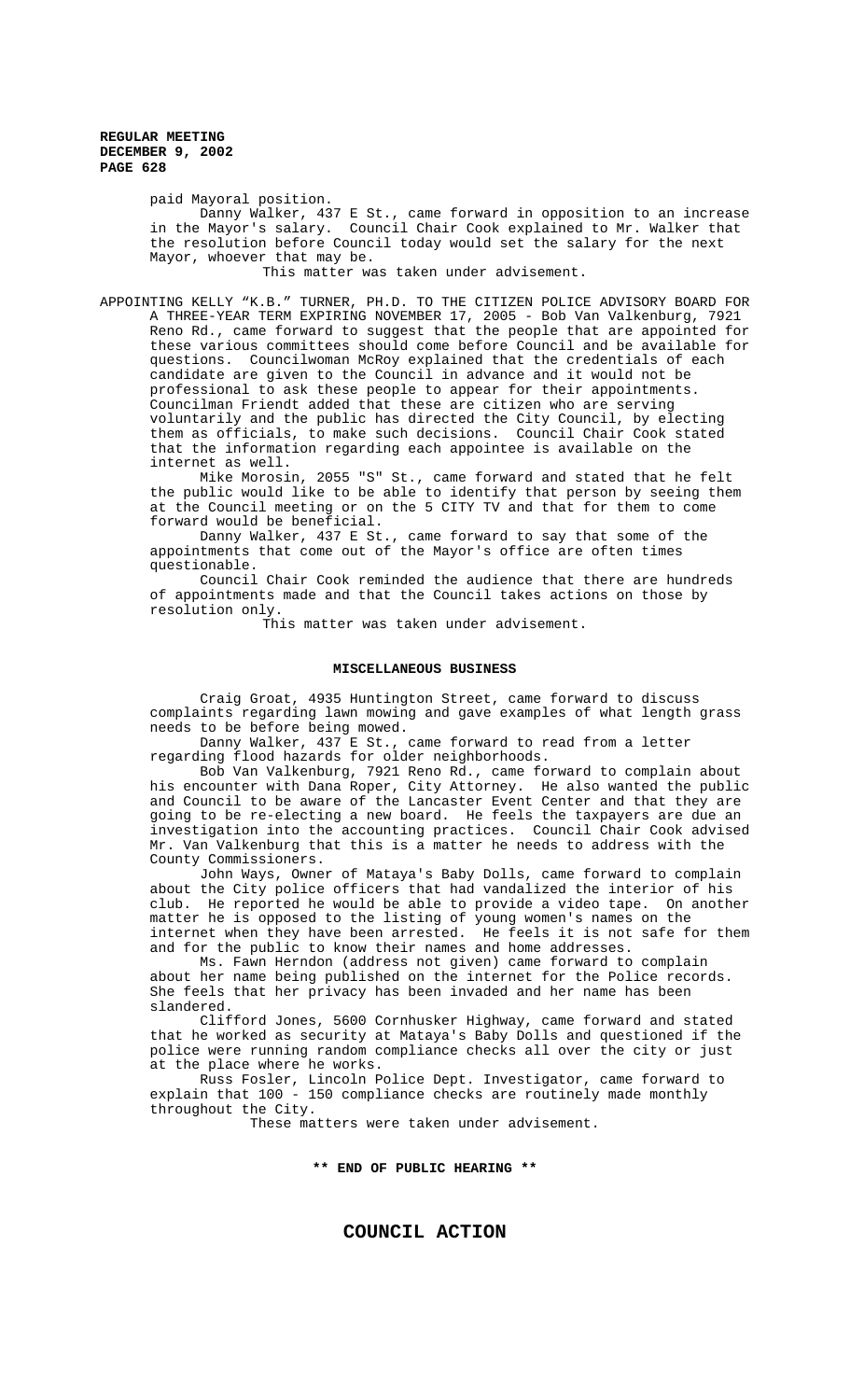## **LIQUOR RESOLUTIONS**

APPLICATION OF CONNOT ENTERPRISES, INC. DBA "JACK POT" FOR A CLASS D LIQUOR LICENSE AT 501 WEST A STREET - CLERK read the following resolution, introduced by Ken Svoboda, who moved its adoption for approval:

A-81846 BE IT RESOLVED by the City Council of the City of Lincoln, Nebraska:

That after hearing duly had as required by law, consideration of the facts of this application, the Nebraska Liquor Control Act, and the pertinent City ordinances, the City Council recommends that the application of Connot Enterprises, Inc. dba "Jack Pot" for a Class "D" liquor license at 501 West A Street, Lincoln, Nebraska, for the license period ending April 30, 2003, be approved with the condition that the premise complies in every respect with all city and state regulations. The City Clerk is directed to transmit a copy of this resolution to the Nebraska Liquor Control Commission.

Introduced by Ken Svoboda<br>the following vote: AYES: Camp, Seconded by Seng & carried by the following vote: AYES: Camp, Cook, Friendt, McRoy, Seng, Svoboda, Werner; NAYS: None.

MANAGER APPLICATION OF WILLIAM E. CONNOT FOR CONNOT ENTERPRISES, INC. DBA "JACK POT" AT 501 WEST A STREET - CLERK read the following resolution, introduced by Ken Svoboda, who moved its adoption for approval:

A-81847 WHEREAS, Connot Enterprises, Inc. dba "Jack Pot"

located at 501 West A Street, Lincoln, Nebraska has been approved for a retail Class "D" liquor license, and now requests that William E. Connot be named manager;

WHEREAS, William E. Connot appears to be a fit and proper person to manage said business.

NOW, THEREFORE, BE IT RESOLVED by the City Council of the City of Lincoln, Nebraska:

That after hearing duly had as required by law, consideration of the facts of this application, the Nebraska Liquor Control Act, and the pertinent City ordinances, the City Council recommends that William E. Connot be approved as manager of this business for said licensee. The City Clerk is directed to transmit a copy of this resolution to the Nebraska Liquor Control Commission.

Introduced by Ken Svoboda<br>the following vote: AYES: Camp, Seconded by Seng & carried by the following vote: AYES: Camp, Cook, Friendt, McRoy, Seng, Svoboda, Werner; NAYS: None.

#### **ORDINANCES - 2ND READING**

APPROVING A SUBLEASE AGREEMENT BETWEEN THE CITY AND DYNAMIC EDUCATIONAL SYSTEMS, INC. REPRESENTING JOB CORPS FOR A SUBLEASE OF SPACE AT THE ONE STOP CENTER, 1010 N STREET, TO PROVIDE JOB TRAINING AND EMPLOYMENT SERVICES UNDER THE WORKFORCE INVESTMENT ACT - CLERK read an ordinance, introduced by Ken Svoboda, accepting and approving a Sublease Agreement between the City of Lincoln and Dynamic Educational Systems, Inc. representing Job Corps for a lease of space at 1010 N Street, Lincoln, Lancaster County, Nebraska for a term of October 1, 2002 through October 31, 2003 whereby the City of Lincoln is subleasing space to Job Corps at the One stop Career Center for providing job training and employment services under the Workforce Investment Act, the second time.

#### **RESOLUTIONS**

ESTABLISHING THE ANNUAL SALARY OF THE MAYOR FOR THE YEARS 2003, 2004, 2005, AND 2006 - PRIOR to reading: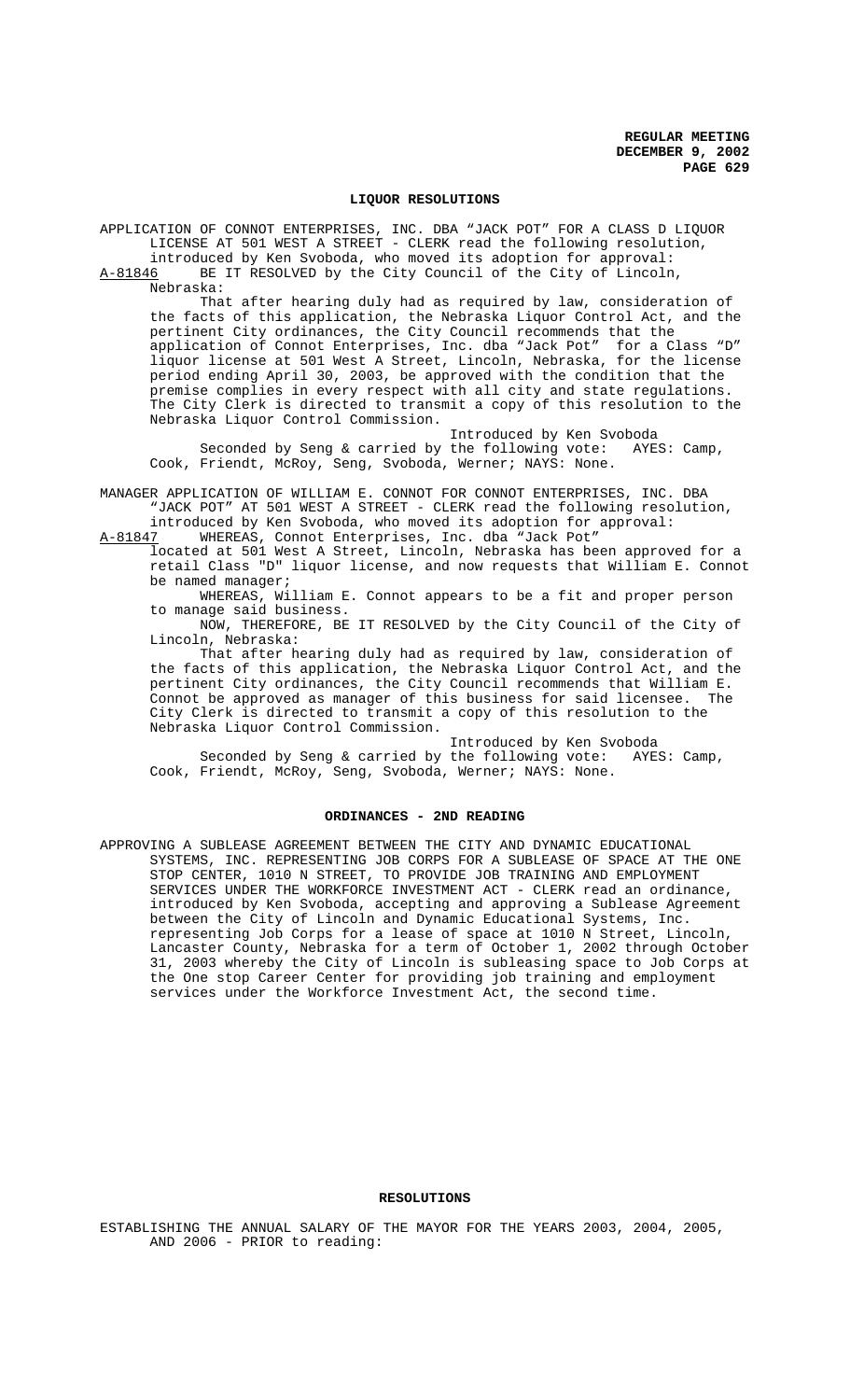WERNER Moved to amend Bill No. 02R-291 on Line 16 to change the base salary amount to \$77,000 with a 3% increase for each of the next three years.

Seconded by Svoboda & LOST by the following vote: AYES: Seng, Svoboda, Werner; NAYS: Camp, Cook, Friendt, McRoy.

CLERK Read the following resolution, introduced by Terry Werner, who moved its adoption:

A-81848 MHEREAS, the City Council for the City of Lincoln, Nebraska, on December 21, 1998, adopted Resolution No. A-79228 establishing the annual salary and various benefits for the Mayor of the City of Lincoln commencing with the mayoral term of May 17, 1999; and

WHEREAS, the City Council for the City of Lincoln, Nebraska, on October 9, 2000 adopted Resolution No. A-80476 amending Resolution No. A-79228 to reflect current benefits available to the Mayor of the City of Lincoln; and

WHEREAS, Article IV, Section 7 of the Charter of the City of Lincoln provides that the annual salary for the Mayor for each term of office shall be established by resolution of the City Council adopted not later than the first day of January immediately preceding the beginning of a new mayoral term of office.

NOW, THEREFORE, BE IT RESOLVED by the City Council of the City of Lincoln, Nebraska:

That the City Council does, by this resolution, desire to establish the annual salary of the Mayor for the mayoral term of office to commence May 19, 2003 as follows:

1. The Mayor shall receive a base salary of \$74,909.00 commencing on May 19, 2003; a base salary of \$74,909.00 commencing on May 19, 2004; a base salary of \$74,909.00 commencing on May 19, 2005; and a base salary of \$74,909.00 commencing on May 19, 2006. Such salary shall be paid bi-weekly during the mayoral term at such intervals as have been established for the regular bi-weekly payroll of the City of Lincoln.

2. In addition to the base salary established above, the City shall:

(a) Contribute, on a monthly basis, a sum equal to 6.3% of the Mayor's base salary up to \$4,800.00 plus 12% of his or her base salary in excess of \$4,800.00 to the account of the Mayor in the "City of Lincoln Retirement Plan for Unclassified Department Heads."<br>(b) The City will pay the full annual premium on a

The City will pay the full annual premium on a \$50,000 policy of term life insurance, insuring the life of the Mayor during the term of office.

(c) The City will contribute to the monthly cost of coverage under the City's group health care plan as follows: if the Mayor elects single coverage, the City shall contribute 98% of the single premium; if the Mayor elects 2/4 party for family coverage, the City shall contribute 78% of the monthly cost of coverage and the Mayor's contribution shall equal 22% of the remaining monthly cost of coverage. The City will also pay 50% of the monthly cost for dental coverage under the City's dental health plan for employees of the City. Such coverage may, at the option of the Mayor, be either single, 2/4, or family coverage.<br>(d)

The City will contribute \$25.00 per pay period to the Post Employment Health Plan for the benefit of the Mayor.

Introduced by Terry Werner

Seconded by Seng & carried by the following vote: AYES: Camp, Cook, Friendt, McRoy, Seng, Svoboda, Werner; NAYS: None.

APPOINTING KELLY "K.B." TURNER, PH.D. TO THE CITIZEN POLICE ADVISORY BOARD FOR A THREE-YEAR TERM EXPIRING NOVEMBER 17, 2005 - CLERK read the following resolution, introduced by Terry Werner, who moved its adoption: A-81849 BE IT RESOLVED by the City Council of the City of Lincoln,

Nebraska:

That the appointment of Kelly "K.B." Turner, Ph.D. to the Citizen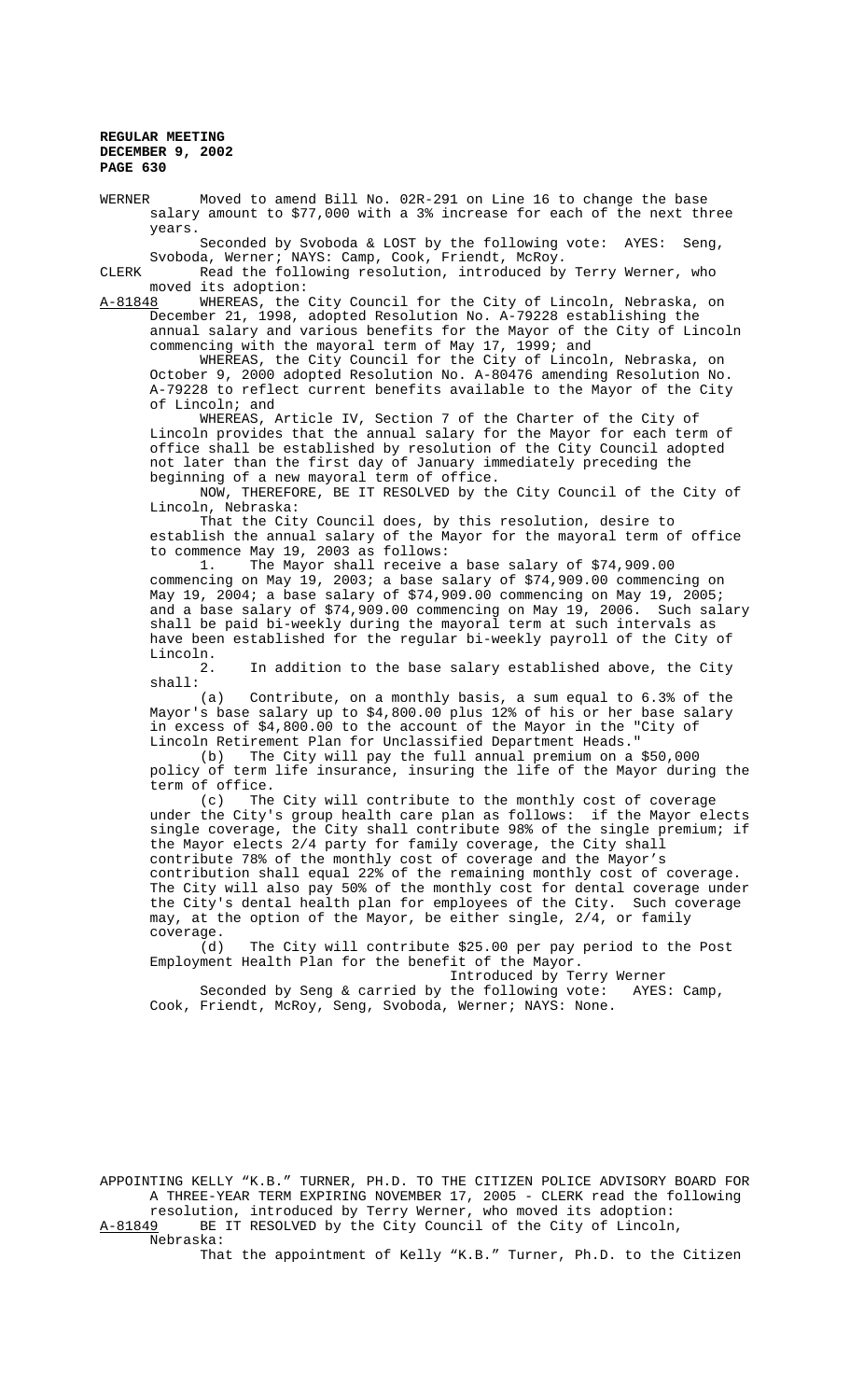Police Advisory Board for a three-year term expiring November 17, 2005 is hereby approved.

Introduced by Terry Werner Seconded by Seng & carried by the following vote: AYES: Camp, Cook, Friendt, McRoy, Seng, Svoboda, Werner; NAYS: None.

APPROVING A 48-MONTH COST-PER-COPY MASTER RENTAL AGREEMENT BETWEEN THE CITY AND ALTERNATIVE BUSINESS SYSTEMS, INC. FOR CENTRALLY MANAGED PHOTOCOPIERS - CLERK read the following resolution, introduced by Ken

Svoboda, who moved its adoption:<br>A-81851 BE IT RESOLVED by the City BE IT RESOLVED by the City Council of the City of Lincoln, Nebraska:

That the attached 48 month cost-per-copy Agreement between Alternative Business Systems, Inc. and the City of Lincoln under which Alternative Business Systems, Inc. will provide photocopy machines for use by various departments of the City of Lincoln upon the terms and conditions as set forth in said Agreement is hereby approved, and the Mayor is authorized to execute the same on behalf of the City.

The City Clerk is directed to transmit two original copies of said Agreement to the Purchasing Agent for delivery to Alternative Business Systems, Inc.

Introduced by Ken Svoboda Seconded by Seng & carried by the following vote: AYES: Camp, Cook, Friendt, McRoy, Seng, Svoboda, Werner; NAYS: None.

#### **PETITIONS & COMMUNICATIONS**

SETTING THE HEARING DATE OF MONDAY, DECEMBER 16, 2002 AT 1:30 P.M. FOR THE APPLICATION OF NEBRASKA AGRI-BUSINESS ASSOCIATION TO CONDUCT A RAFFLE IN THE CITY OF LINCOLN FOR THE PERIOD OF DECEMBER 18, 2002 TO JANUARY 30, 2003 - CLERK requested a motion for approval.

SVOBODA So moved. Seconded by Seng & carried by the following vote: AYES: Camp, Cook, Friendt, McRoy, Seng, Svoboda, Werner; NAYS: None.

## **The following were referred to the Law Dept.:**

- PETITION TO VACATE THE PUBLIC WAY WEST M STREET FROM CODDINGTON AVENUE TO ITS TERMINATION APPROX. 300' TO THE WEST, LOTS 7 THROUGH 12, BLOCK 3, MANCHESTER HEIGHTS ADDITION AND LOTS 3 AND 4, BLOCK 1, FORD VAN LINES ADDITION, SUBMITTED BY GARY & CAROLYN CHRISTENSEN.
- 76 FORMAL ORNAMENTAL LIGHTING PETITIONS FOR ORNAMENTAL LIGHTING DISTRICT #286 FROM 27 $^{TH}$  STREET TO 20 $^{TH}$  STREET, VAN DORN STREET TO HIGH STREET, SUBMITTED BY: BARBARA SAHLING, ERIC ARNOLD & LINDA PRICE, DEBRA SHARP, W. DOUGLAS & CAROLINE S. KNIGHT, CHARLES MCBRIDE, MICHAEL & LAURA DUGGAN, MATTHEW & MELENDA EASLEY, MAY ANN WILLIAMS, JAMES & MARY LYNN SCHAFFER, JOHN & ARDETH STUERTZ, MARGARET MILLER, MARY CARPER, DOUGLAS CARPER, STEVEN & MICHALENE SORENSEN, SUSAN TALLMAN, CARL BOUGES, SUSAN MALY - HERGENRADER, JAMES R. CROOK, PETER BEESON, ELEANOR WILSON, JAMES & LAURA CUMMINGS, GREGORY & LAURA MANNING, JOHN NEAL, WILLIAM & DEBRA GRAUER, KRISTI HETLAND, JAMES HARRINGTON, CATHERINE HARRINGTON, VICKI WARNER, MICHAEL HOFFMAN & AMY SPIEGEL, ADAM MUIR, DENNIS & SUSAN HERSHBERGER, ROBERT BARTLE, BARBARA BARTLE, ROBERT KNOLL, JOSEPH & LORENE ADAMSON, HARRY & ANN TOLLY, TODD & WENDY JOHNSON, BERGMEYER INVESTMENTS, L.L.C., ROBERT & BARBARA MARKLEY, VIRGINIA MCGUIRE, WINSTON & MILLIE CRABB, FLORENCE HASKINS, ROBERT & BEVERLY ROUTH, LARRY & MARY SCHULTZ, TRAVIS & KARLA JENSEN, LANCE & KATHRYN RICE, HOWARD & NATALIE PARKER, SUE ARBUTHNOT, DAVID REIFSCHNEIDER & CINDY CAMMACK, DENNIS & NANCY STUCKEY, TRENT & JESSICA SIDDERS, CHAD & AMY VYHLIDAL, KRISTIAN & MARY RUTFORD, WILLIAM & MARSHA GLOVER, R. J. & MARY SUSAN WINDLE, PHILIP GODDARD & SHANNON HORNER, GENEE & DARYL BAHM, BRAD & KIM NELSON, CECILIA RULEY, RICK & JOELLEN FREY, MOLLIE BALDWIN, DAVID & KENDRA HIEBE,

ROSEMARY TORRACO, RICHARD TORRACO, FRANCES, BEECHNER, AUDIE WISE, SUZANNE WISE, KATHY MAGRUDER, DONALD & CATHY LINSCOTT, STEVEN & JANIS THELEN, FRANCES LINCH, JANEANE DODSON, ROGER DODSON, WILLIAM & SHALON DUGHS, CHRISTINE MARVIN AND ANNE SENKBEIL.

#### **MISCELLANEOUS**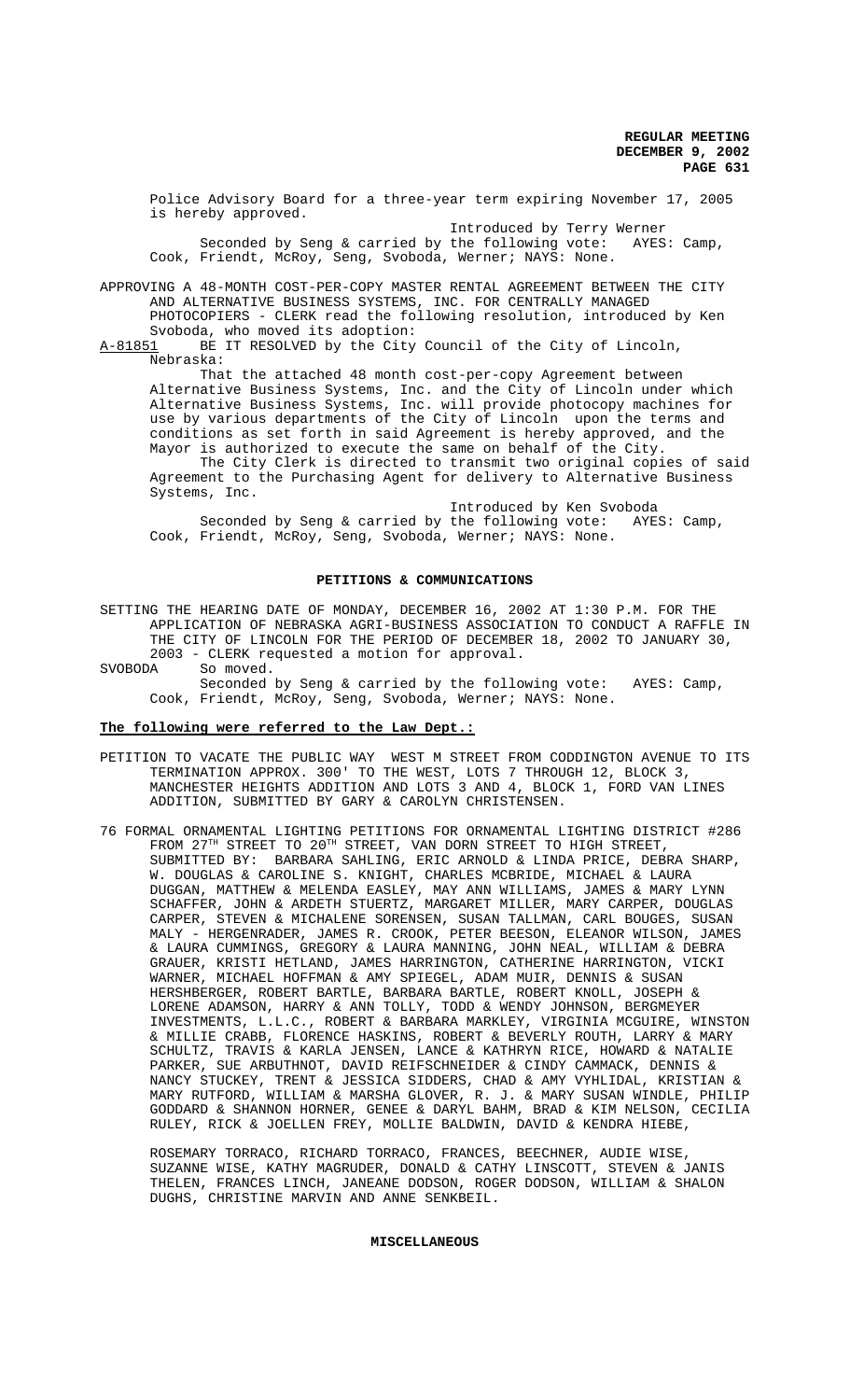REPORT FROM CITY TREASURER OF TELECOMMUNICATION TAX FOR THE MONTH OF OCTOBER, 2002: USA PAGING LLC, ALYON TECHNOLOGIES, INC., IBM GLOBAL SERVICES-NS DIV., QUANTUM SHIFT COMMUNICATIONS AND BELL ATLANTIC COMMUNICATIONS - CLERK presented said report, which was placed on file in the Office of the City Clerk. **(20)**

# **REPORTS OF CITY OFFICERS**

INVESTMENT OF FUNDS FOR NOVEMBER 25 THROUGH NOVEMBER 27, 2002 - CLERK read the following resolution, introduced by Terry Werner, who moved its adoption:

A-81850 BE IT HEREBY RESOLVED BY THE CITY COUNCIL of the City of Lincoln, Nebraska:

 That the attached list of investments be confirmed and approved, and the City Treasurer is hereby directed to hold said investments until maturity unless otherwise directed by the City Council.

Introduced by Terry Werner Seconded by Seng & carried by the following vote: AYES: Camp,

Cook, Friendt, McRoy, Seng, Svoboda, Werner; NAYS: None.

ACCEPTING THE ASSESSMENT RESOLUTIONS FOR SPECIAL ASSESSMENT GROUP I, BOARD OF EQUALIZATION MEETING TO BE HELD DEC. 16, 2002, AT 10:00 A.M. - CLERK requested a motion.

WERNER So moved Seconded by Seng & carried by the following vote: AYES: Camp, Cook, Friendt, McRoy, Seng, Svoboda, Werner; NAYS: None.

- REPORT OF LINCOLN WATER & WASTEWATER SYSTEM RECAPITULATION OF DAILY CASH RECEIPTS FOR THE MONTH OF NOVEMBER, 2002 - CLERK presented said report which was placed on file in the Office of the City Clerk. **(8-71)**
- REPORT FROM CITY TREASURER OF TELECOMMUNICATION TAX FOR THE MONTHS OF JULY, AUGUST & SEPTEMBER, 2002: OCMC, INC.; FOR THE MONTH OF OCTOBER, 2002: SPRINT COMMUNICATION COMPANY LIMITED PARTNERSHIP, SPRINT SPECTRUM, L.P., SHAFFER COMMUNICATIONS, INC., NORSTAN NETWORK SERVICES, INC., UNITED SYSTEMS ACCESS TELECOM, INC., MCLEOD USA TELECOMMUNICATIONS SERVICES, MCI WORLDCOM NETWORK SERVICE, INC., TRANSNATIONAL COMMUNICATIONS INTERNATIONAL, CELLULAR ONE, OCMC, INC., NEBRASKA TECHNOLOGY & TELECOMMUNICATIONS, INC., NETWORK BILLING SYSTEMS, L.L.C., ZONE TELECOM, INC., I-LINK COMMUNICATIONS, INC., LDMI TELECOMMUNICATIONS, INC., ASSOCIATION ADMINISTRATORS, INC., BIG PLANET, INC., TELCO DEVELOPMENT GROUP DE INC., ALLTEL NEBRASKA, INC., ALLTEL SYSTEMS OF THE MIDWEST, INC., ALLTEL COMMUNICATIONS OF NEBRASKA, INC.; FOR THE MONTH OF NOVEMBER, 2002: D & D COMMUNICATIONS, INC. - CLERK presented said report which was placed on file in the Office of the City Clerk. **(20)**

**ORDINANCES - 1ST READING - NONE**

## **ORDINANCES - 3RD READING**

CREATING ALLEY PAVING DISTRICT NO. 363 FROM 26TH STREET TO 27TH STREET BETWEEN Q AND R STREETS, AND ASSESSING THE COST THEREOF AGAINST THE BENEFITTED PROPERTY - CLERK read and ordinance, introduced by Annette McRoy, creating Alley Paving District No. 363 from 26th Street to 27th Street between Q and R Streets, and assessing the cost thereof against the benefitted property, the third time.

CAMP Moved to pass the ordinance as read.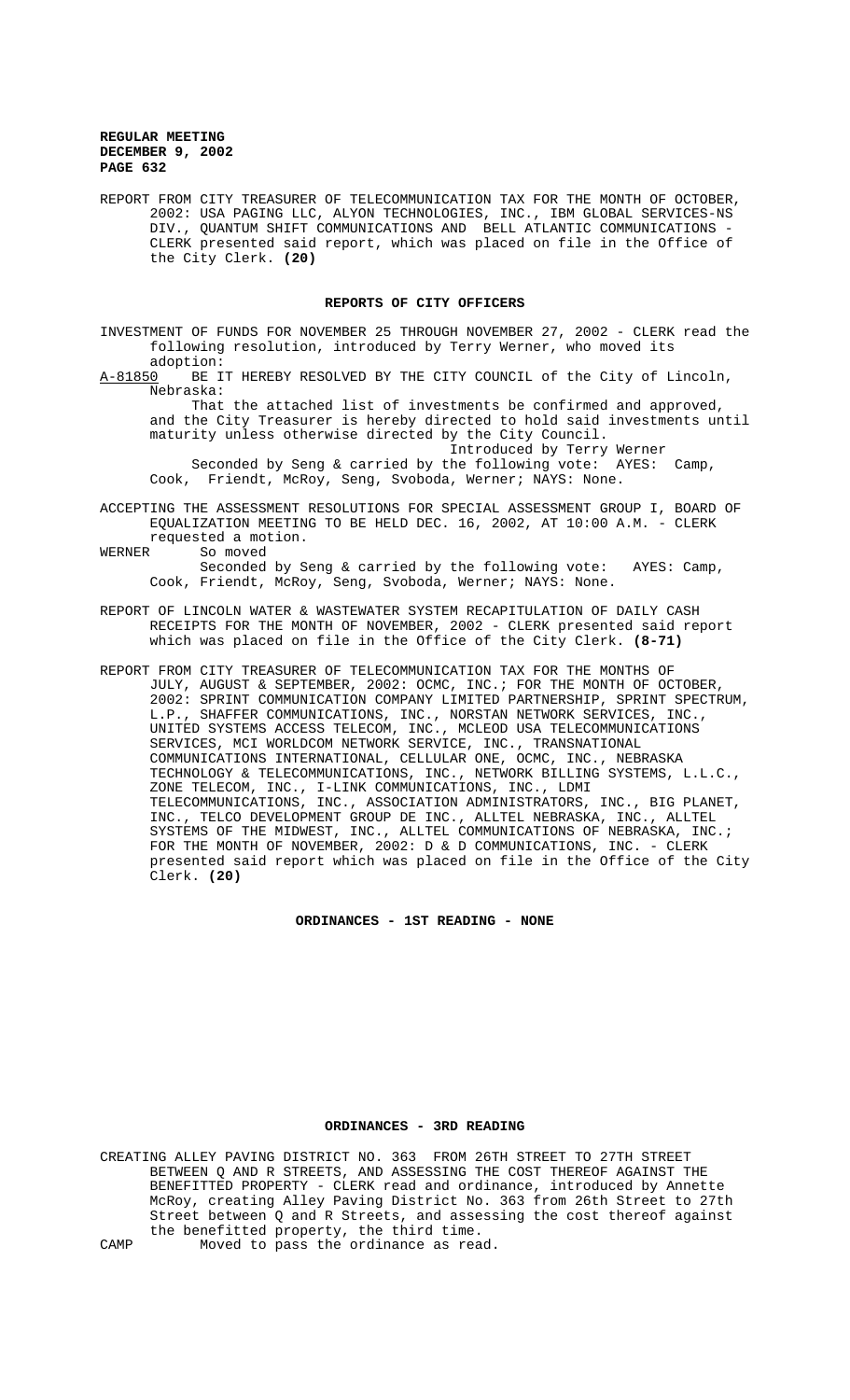Seconded by Seng & **LOST** by the following vote: AYES: Camp, Friendt, Svoboda; NAYS: Cook, McRoy, Seng, Werner. The ordinance, having **LOST**, was assigned File **#38-4425** & was placed on file in the Office of the City Clerk.

AMENDING SECTION 9.36.080 OF THE LINCOLN MUNICIPAL CODE TO ALLOW THE LINCOLN AIRPORT AUTHORITY TO DESIGNATE FLIGHT PATTERNS THAT ARE IN NEED OF CONTROL OF THE BIRD POPULATION FOR THE PROTECTION OF THE PUBLIC HEALTH, SAFETY, AND WELFARE; AND TO ALLOW CITY RECOGNIZED HOMEOWNER ASSOCIATIONS TO USE NONLETHAL MEANS TO HELP REDUCE THE BIRD POPULATIONS WITHIN THE FLIGHT PATTERNS - CLERK read the following ordinance, introduced by Coleen Seng, amending Section 9.36.080 of the Lincoln Municipal Code to allow the Lincoln Airport Authority to designate flight patterns that are in need of control of the bird population for the protection of the public health, safety, and welfare; and to allow city recognized homeowner associations to use nonlethal means to help reduce the bird populations within the flight patterns, the third time.

SENG Moved to pass the ordinance as read. Seconded by Svoboda & carried by the following vote: AYES: Camp,

Cook, Friendt, McRoy, Seng, Svoboda, Werner; NAYS: None. The ordinance being numbered #18110 is recorded in Ordinance Book No. 25, Page

# **MISCELLANEOUS BUSINESS**

#### **PENDING -**

ESTABLISHING A COMMITTEE TO DETERMINE THE CRITERIA FOR AN INDEPENDENT EVALUATION FOR FUTURE FIRE PROTECTION AND EMERGENCY MEDICAL SERVICES AND TO RECOMMEND A CONSULTANT. (11/25/02 - Placed on Pending to have further discussion in two weeks on 12/9/02): SVOBODA Moved to withdraw Bill No. 02R-290.

Seconded by Seng & carried by the following vote: AYES: Camp, Cook, Friendt, McRoy, Seng, Svoboda, Werner; NAYS: None. The resolution, having been **WITHDRAWN**, was assigned the File #38-4426 & was placed on file in the Office of the City Clerk.

VACATING A PORTION OF N. 60TH ST. FROM SEWARD AVE. SOUTH 142 FT. (10/16/00 -Placed on Pending) (10/8/01 - To have Pub. Hearing & Action on 10/15/01) (10/15/01 - Pub. Hearing & Action Delayed 2 weeks to 10/29/01) (10/29/01- Placed on pending indefinitely):

SENG Moved to remove Bill No. 00-177 from pending for action on 1/6/03. Seconded by Werner & carried by the following vote: AYES: Camp, Cook, Friendt, McRoy, Seng, Svoboda, Werner; NAYS: None.

AMENDING CHAPTER 2.65 OF THE LINCOLN MUNICIPAL CODE RELATING TO THE POLICE AND FIRE PENSION PLAN - PLAN "B" TO PROVIDE FOR A ONE-TIME INCREASE TO POLICE AND FIRE PENSION RETIREES AND DEFERRED ANNUITANT RETIREES SCHEDULED TO RECEIVE A MONTHLY PENSION PAYMENT. (2/25/02 - Placed on Pending):

FRIENDT Moved to Withdraw Bill No. 02-22. Seconded by Seng & carried by the following vote: AYES: Camp,

Cook, Friendt, McRoy, Seng, Svoboda, Werner; NAYS: None. The ordinance, having been **WITHDRAWN,** was assigned the File #38-4427 & was placed on file in the Office of the City Clerk.

AMENDING CHAPTER 2.66 OF THE LINCOLN MUNICIPAL CODE RELATING TO THE POLICE AND FIRE PENSION PLAN - PLAN "C" TO PROVIDE FOR A ONE-TIME INCREASE TO POLICE AND FIRE PENSION RETIREES AND DEFERRED ANNUITANT RETIREES SCHEDULED TO RECEIVE A FUTURE MONTHLY PENSION PAYMENT. (2/25/02 - Placed on Pending): FRIENDT Moved to Withdraw Bill No. 02-23.

Seconded by Seng & carried by the following vote: AYES: Camp, Cook, Friendt, McRoy, Seng, Svoboda, Werner; NAYS: None.

The ordinance, having been **WITHDRAWN,** was assigned the File #38-4428 & was placed on file in the Office of the City Clerk.